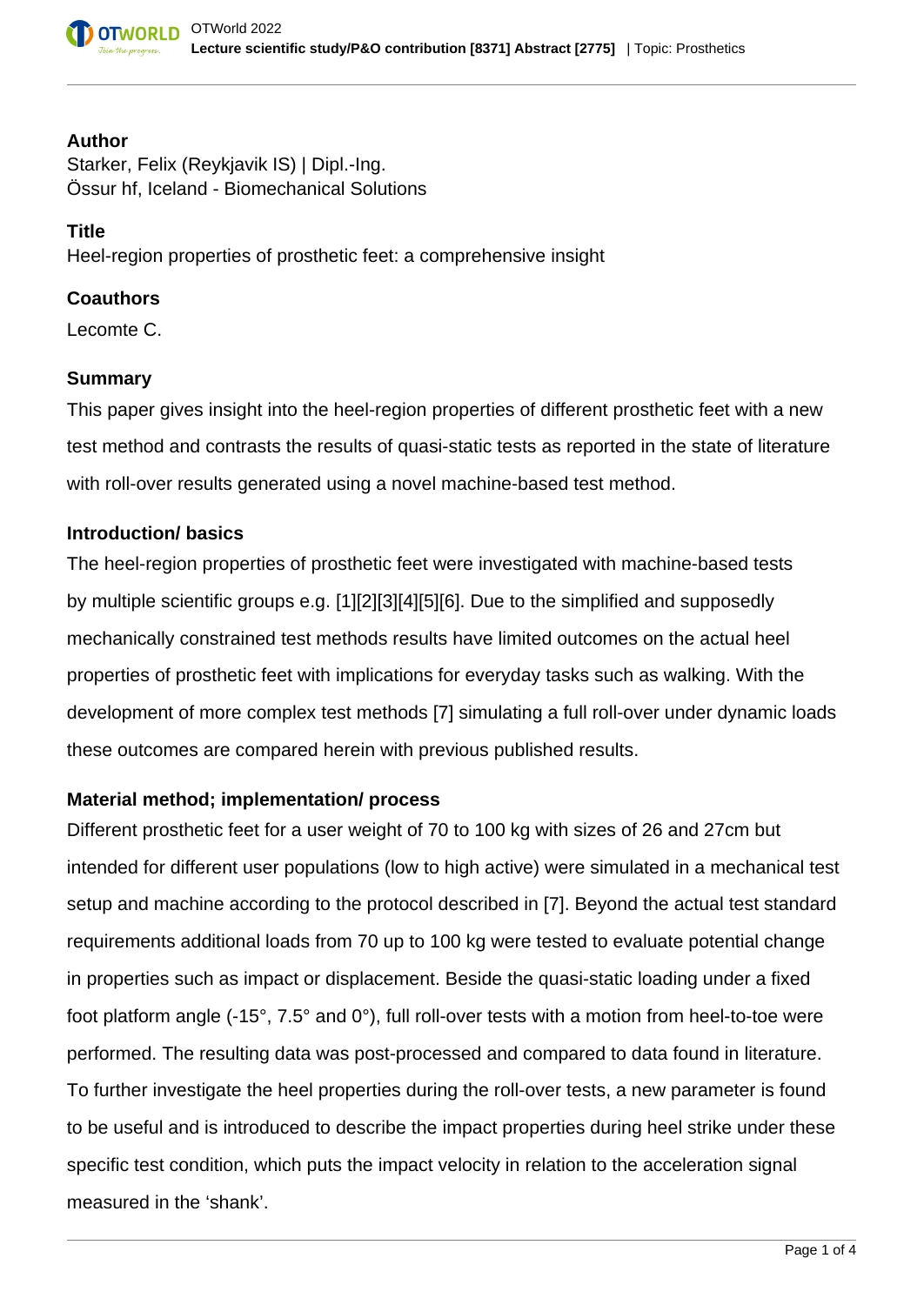### **Results**

As reported in literature quasi-static loading under fixed angles was found to show differences between feet such as total displacement at a fixed maximum load, or total work (hysteresis of force vs. displacement signal). It shall be noted that due to differences in the test setups reported in literature and the test setup describe in [7] resulting values differ (e.g Össur Vari-Flex cat 4 at -15°; 42 N/mm own data vs. 38 N/mm [6]).

The additional data from the acceleration sensor shows limited insight into the impact properties of the heel section of the foot for quasi-static loading as loading and unloading occurs in the same direction.

Adding the dynamic heel-to-toe roll-over test to the outcomes increases the complexity of interpretation as acceleration is dependent on the impact velocity which is a result of the loop control algorithms of the machine. By this, a new parameter is introduced which divides velocity of the foot during impact by the acceleration created. Differences were found both in the magnitude and the impact behavior for a single product and between products (40% less impact for a foot with shock adapter).

The additional parameters, found to be useful, were the force-displacement graphs for the quasi-static loading and the roll-over test as well as the acceleration vs. time and the dynamic impact vs. foot platform angle.

# **Discussion/ conclusion; conclusion for the practice**

As shown in figure 1, both quasi-static and dynamic loading help to understand the heel properties behavior of a prosthetic foot. As quasi-static loading only shows loading - unloading in one direction it provides only limited insight into the rolling behavior of a prosthetic foot. The heel-to-toe test method [7] allows evaluation of a 'dynamic stiffness' which correlates closer with user comments ('felling a stiff heel') and describes the loading under a specific impact angle while the foot is rolling further into midstance.

Further parameters are suggested by the authors and will provide insights, such as the first section of the roll-over shape curve from heel strike to midstance, as well as ankle torque vs. ankle angle curve which requires additional sensor equipment such as a camera mounted at the side of the machine.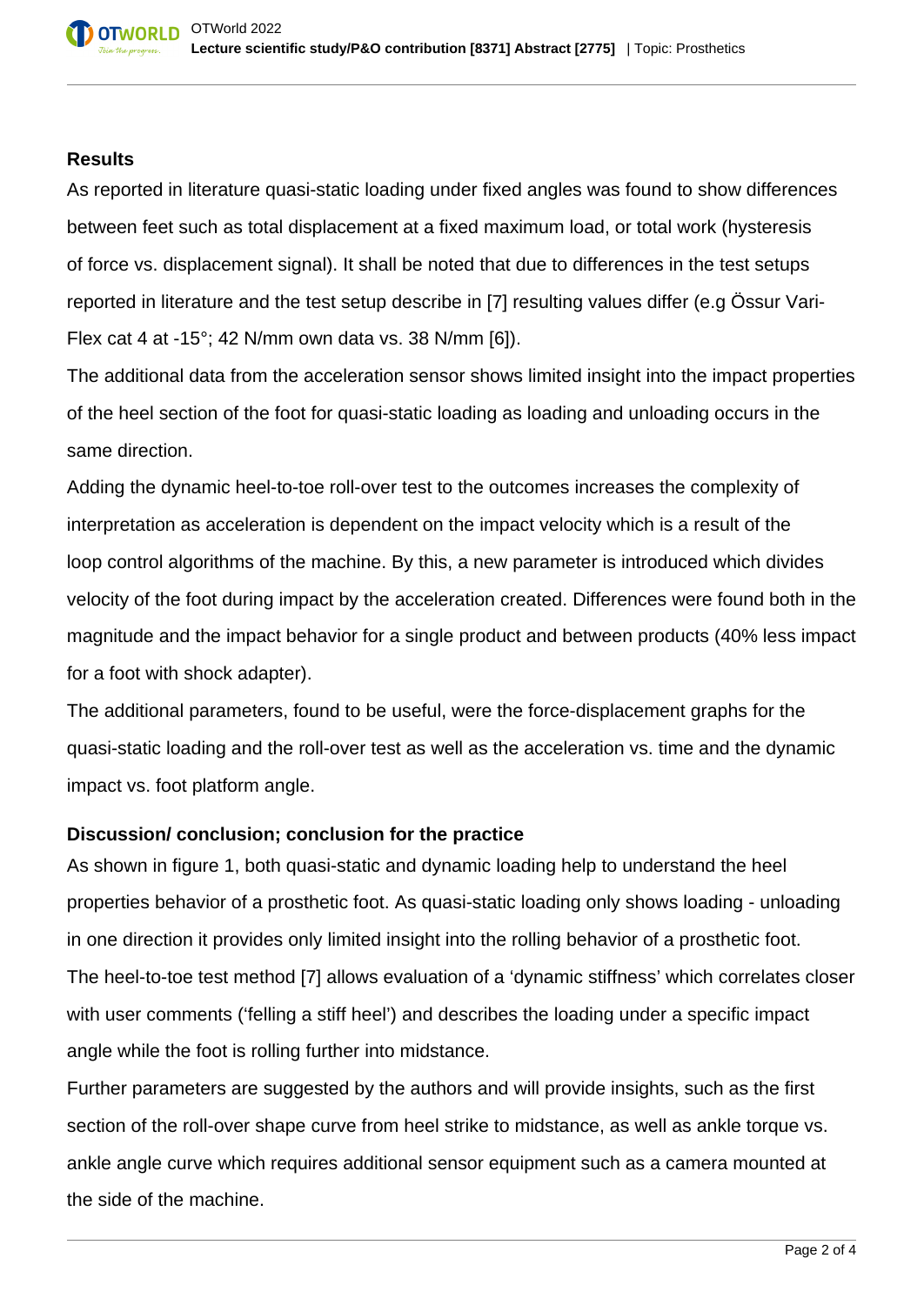#### **References**

V. H. W. L. Jaarsveld, H. J. Grootenboer, J. De Vries, and H. F. J. M. Koopman, "Stiffness and hysteresis properties of some prosthetic feet," Prosthet. Orthot. Int., vol. 14, pp. 117–124, 1990. [2] K. Postema, H. J. Hermens, J. de Vries, H. F. J. M. Koopman, and W. H. Eisma, "Energy storage and release of prosthetic feet Part 1: biomechanical analysis related to user benefits," Prosthet. Orthot. Int., vol. 21, no. 1, pp. 17–27, 1997.

[3] M. D. Geil, "An iterative method for viscoelastic modeling of prosthetic feet," J. Biomech., vol. 35, no. 10, pp. 1405–1410, 2002.

[4] M. D. Geil, "Energy loss and stiffness properties of dynamic elastic," Prosthetics Orthot. Sci., vol. 13, no. 3, pp. 70–3, 2001.

[5] K. Glenn, J. S. Berge, and A. D. Segal, "Heel-region properties of prosthetic feet and shoes," J Rehabil Res Dev, vol. 41, no. 4, pp. 535–546, 2004.

[6] N. D. Womac, R. R. Neptune, and G. K. Klute, "Stiffness and energy storage characteristics of energy storage and return prosthetic feet," Prosthet. Orthot. Int., vol. 43, no. 3, pp. 266–275, Jun. 2019.

[7] ISO, "ISO TS 16955: Prosthetics — Quantification of physical parameters of ankle foot devices and foot units," 2016.